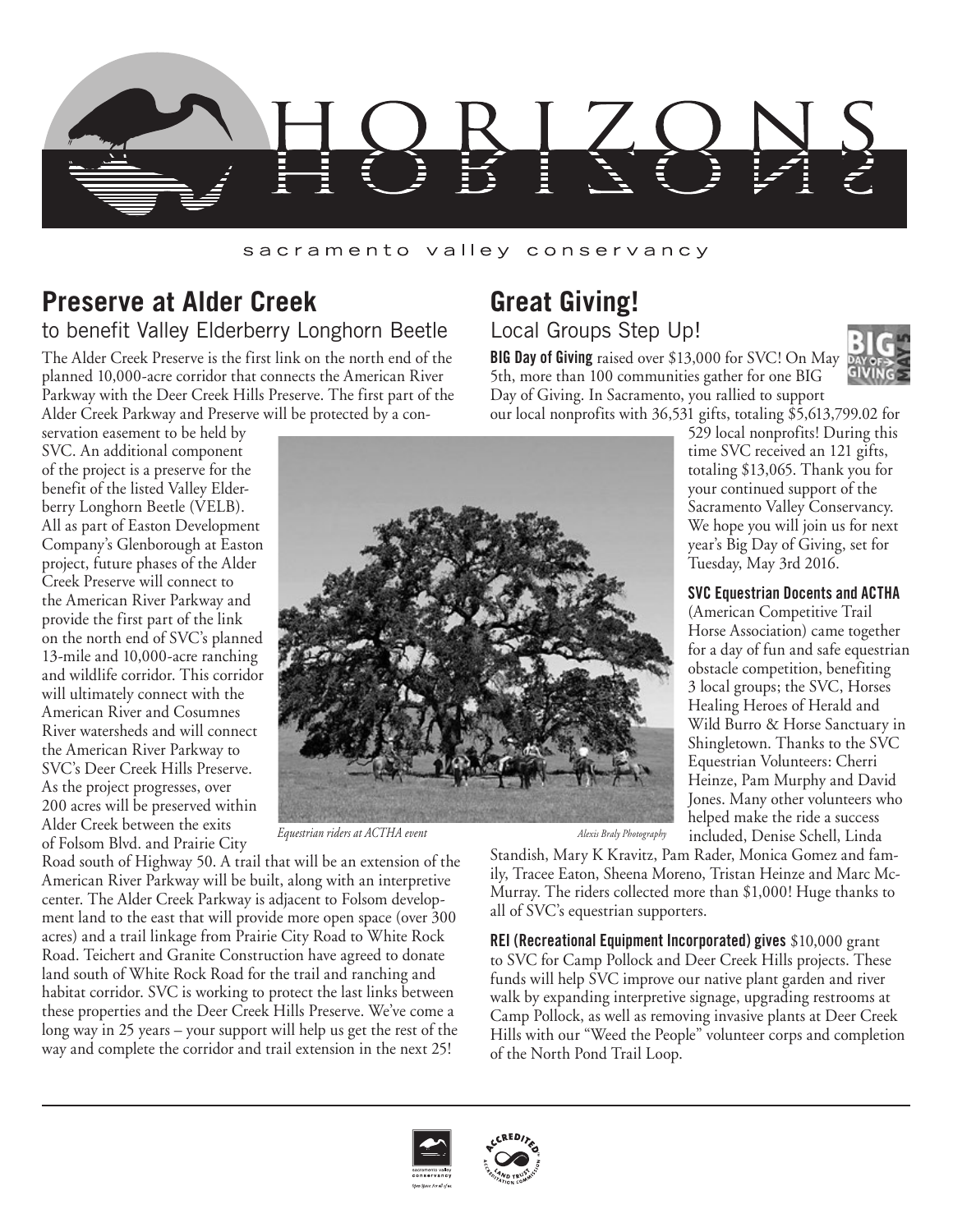

### sacramento valley conservancy

Open Space. For all of us.

#### **Board of Trustees**

Rob Donlan *President* Cassie Gilson *Vice President* Robert Slobe *Secretary* Curtis Fossum *Treasurer* Cydney Bender-Reents

Mike Deutsch Kate Hart Robert Jones Chris Unkel Jay Ziegler

#### **Emeritus Trustees**

Russell Austin Lynn Sadler Dick Troy

#### **Advisory Council**

Beverly Sandeen

### **Staff**

Aimee B. Rutledge *Executive Director* Wendy Baty *Administrative Director*

Lucie Adams *Stewardship Director*

Kelly Hopkins *Communications & Marketing Director* Paulette Burgess *Administrative Assistant*

> Gina Silvernale *Outreach Coordinator*

Fred Tracy *Program Assistant* Matthew Gaylord *Camp Pollock & Stewardship Manager*

> Mailing Address P.O. Box 163351 Sacramento, CA 95816

Phone (916) 731-8798 Fax (916) 924-3803

info@sacramentovalleyconservancy.org Nonprofit ID 68-0256214

Summer 2015

# **FATRAC Partners with SVC**

to make Sacramento County's largest mountain biking area more accessible!

FATRAC, or Folsom Auburn Trail Riders Action Coalition, has partnered with SVC to promote and help run mountain biking events at Deer Creek Hills Preserve. At over 4000 acres, Deer Creek Hills Preserve is Sacramento's largest open space open for mountain biking. FATRAC currently does much of the trail stewardship on many of the Sacramento area's most popular trails including; Hidden Falls, Forest Hill Divide Loop, Darrington/



Salmon Falls Trail, South Fork American River Trail, Cronan Ranch, South Lake Natoma, and Granite Bay. Explore these trails by bike, horse, or on foot any day of the week or volunteer and receive trail stewardship training during one of FATRAC's many volunteer days.

## **Join Us! Mountain Biking at Deer Creek Hills**

It's that time of year again. The sun is out for 15 hours a day, its illuminating rays imbuing the natural terrain with deep hues. And most importantly, the rain is gone. It's time for mountain bikers to get out and enjoy Deer Creek Hills.

Monday Nite Rides are a different route every Monday, June through October, from 4:20pm-dusk. Every fourth Saturday, from 8:00am-11:00am, join us for a docent-led ride to learn more about Deer Creek Hills and the trails it offers. Approximately 8 - 11 miles are covered in 1 - 2 hours of riding.

## **AmeriCorps Team**

### makes big impact during 7 week tour

For the second year SVC solicited and was approved to host an AmeriCorps Team at Camp Pollock. This year's team stayed at Camp Pollock and worked with SVC and The Sacramento Tree Foundation (STF) during April and May, serving Mondays and Wednesdays with STF, Tuesdays and Fridays with SVC at Camp Pollock and Thursdays with SVC at Deer Creek Hills.

Camp Pollock Improvements: The Team made several improvements and supported a variety of activities. Improvements included: building a bike rack, fence building, making foundation repairs, doing weed abatement, tree trimming and non-native plant removal, improvements to the native plant garden and trail building. Support included training and overseeing other volunteers and work groups, and aiding at events. AmeriCorps also made a significant donation of tools at the end of their assignment.

Trail Markers at Deer Creek Hills: The Team installed 41 permanent trail markers at SVC's Deer Creek Hills Oak Woodland Preserve. These markers completed the signage on the North Pond Self-guided Loop trail (±3.25 miles), and replaced and/or updated the existing signage on the Equestrian Trail (± 8.75 miles). Each marker is a 3' high, 6X6 treated post with an indent for an information plac-



ard. These new mar kers will be cattle and weather resistant, and facilitate the use of the trail system by our many equestrian, hiking and mountain biking visitors. Kudos to the team for a job well done!

## **REI Trail Run at Deer Creek Hills!**

Lace up your trail runners and wear your lucky socks for REI's Deer Creek Hills Dash - Sunday, October 18th! This run has an option to play Poker as participants run through oak woodland and rolling grasslands. Best hand for each distance wins a prize from REI! Only \$15 and a portion of our proceeds go to Sacramento Valley Conservancy. Deer Creek Hills Dash is the final run of the 2015 REI Run Series. More info available at REI.com/Sacramento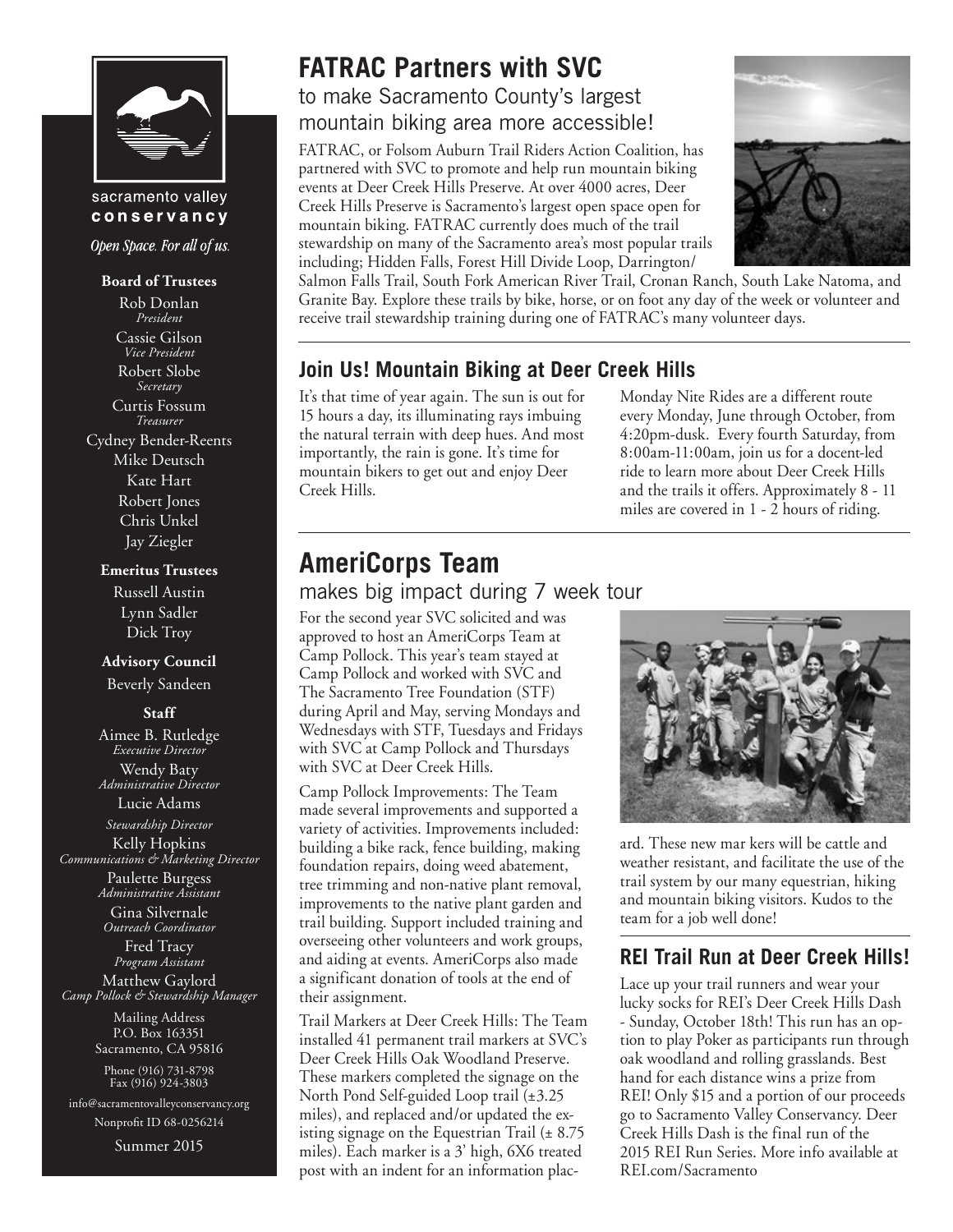## Meet A Docent! **Featuring SVC Lead Docent Lisa Couper**

As a SVC Lead Docent at Deer Creek Hills, Lisa leads birding hikes, assists with wildflower, history, geology and mountain biking outings, and does an EQ first aid clinic annually. Lisa is also on the boards of two non-profit animal welfare organizations, participates in CNPS events, hikes the sierras, and does long distance road biking and pseudo-professional photography. Lisa is a proud 4th generation Northern Californian who was born in San Jose. Her schooling at UC Davis brought her further north to complete both a BS in biochemistry and a DVM at the school of veterinary medicine. A desire to live in a rural setting brought her to live in Latrobe (at the eastern end of Solomon Miser's toll road) in 1986 along with her husband Chris, her dog and her horse. She began her veterinary career in small animal practice in Placerville but switched to a solo mixed animal mobile practice one year later. Lisa remembers her elation when



SVC announced it would purchase and create the Deer Creek Hill Preserve. Since becoming a docent in 2011, some of Lisa's favorite DCH memories include finding a Rock Wren nest in the uplands and sighting a coyote sitting 30 feet from a cow.

*SVC thanks Lisa for all that she does as a docent and all she has contributed to Deer Creek and Deer Creek Hills over the last 30 years.*

# **Weeds and Weed the People**

You know these nasty weeds all too well: yellow starthistle, Italian thistle and milk thistle. SVC has started a new program, "Weed the People" to help reduce and hopefully eliminate these and other invasive weeds that try to invade our open spaces. Invasive weeds are a problem because they threaten the diversity and abundance of our native species. Invasive weeds once established spread quickly outcompeting our native flora for resources of water and space. When nonnative weeds overcome our native flora we lose the animals, such as our butterflies and birds that depend on the native plants for food and cover. An infestation of milk thistle that overruns areas of native milkweed will not support monarch butterflies so we lose the butterflies.

How did the weeds get here? Most nonnative plants initially arrived with the European settlement of California in grain, livestock or ship ballast. Lately invasive weeds are introduced purposely to California without understanding the consequences.

One such plant is onion grass that SVC is currently battling at the Corral area at Deer Creek Hills. This small bright flowered plant from South Africa was initially brought to California as a drought resistant ground cover. It spreads by both seed and bulbettes and easily outcompetes native bulbs. SVC has been working to understand and reduce the infestation of onion grass since 2013.

Weed the People has been working diligently during 2015 to remove onion grass, milk thistle, Italian thistle, yellow star thistle and Klamathweed at Deer Creek Hills. SVC is making progress on getting these weeds out of our properties thanks to the hard work of Bill Claypool, Sarah O'Gara, Greg Tenario, Thomas Bauman, Lisa Couper and Tal Blackburn.

What can you do? Join us at Camp Pollock or Deer Creek Hills for Weed the People, everyone is welcome. If you want to put together a group of your garden buddies and "weed for a purpose" SVC is happy to sponsor a weeding party in the shady courtyard at Camp Pollock.

| <b>Donation Form</b>                                                                                                                                       | $\Box$ \$1,000 $\Box$ \$500 $\Box$ \$250 $\Box$ \$100 $\Box$ \$50 $\Box$ Other                                                                            |
|------------------------------------------------------------------------------------------------------------------------------------------------------------|-----------------------------------------------------------------------------------------------------------------------------------------------------------|
| I want to make a difference and help create a legacy<br>for the future and preserve Sacramento's beautiful<br>open space, natural habitat and agriculture. |                                                                                                                                                           |
|                                                                                                                                                            |                                                                                                                                                           |
|                                                                                                                                                            | Street                                                                                                                                                    |
|                                                                                                                                                            | City City State City                                                                                                                                      |
|                                                                                                                                                            | Phone Fax                                                                                                                                                 |
|                                                                                                                                                            | Email                                                                                                                                                     |
|                                                                                                                                                            | Contact me about: $\Box$ Planned Giving $\Box$ Becoming a Volunteer                                                                                       |
|                                                                                                                                                            | Gifts to the Sacramento Valley Conservancy are tax deductible. For more info, please call (916) 731.8798 or email us info@sacramentovalleyconservancy.org |